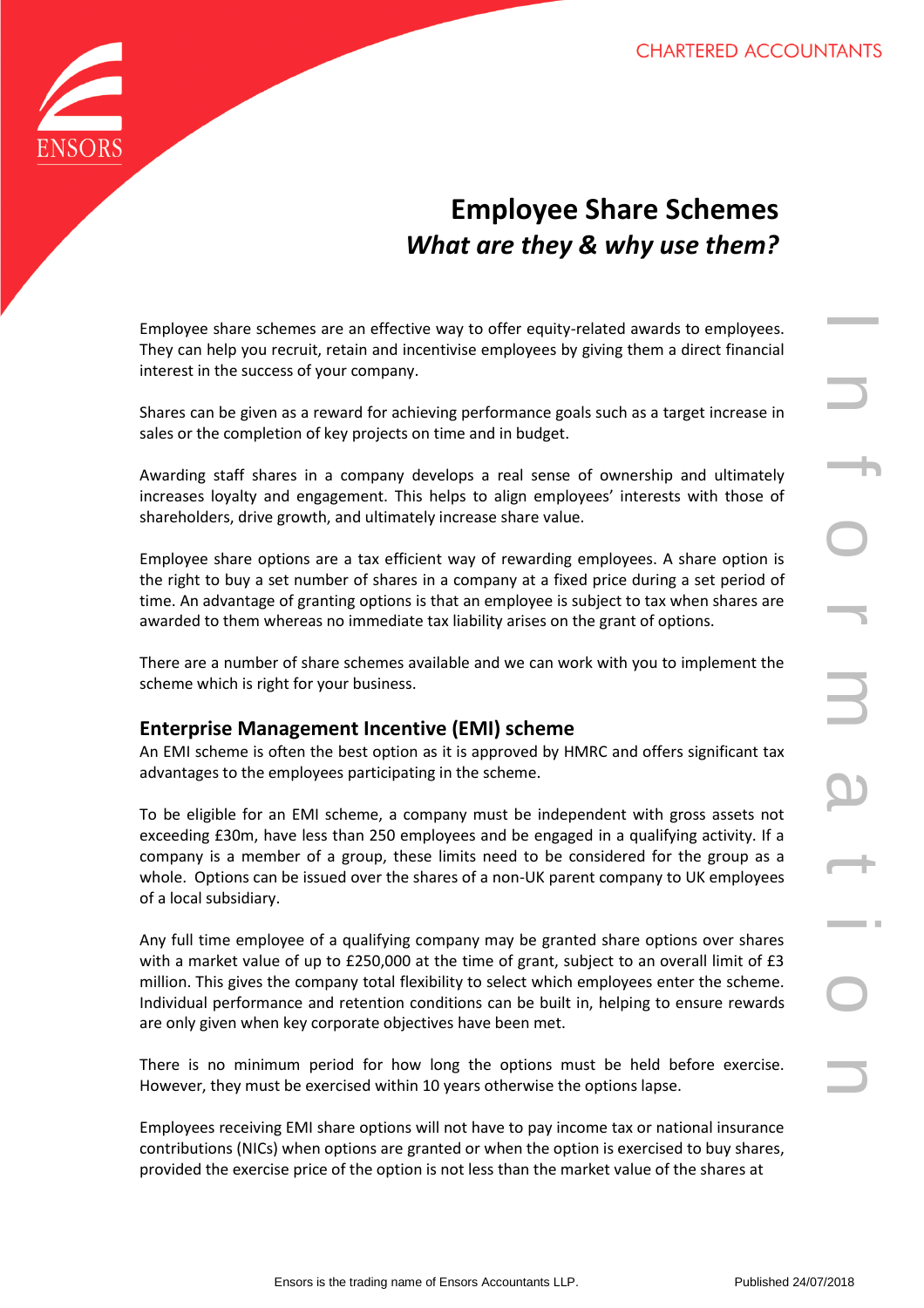the date the option is granted. Options can be issued at less than market value, but PAYE and potentially NICs will be due if the employee does not pay market price for the shares.

On sale of the shares the gain made is subject to Capital Gains Tax (CGT). Entrepreneurs' relief may apply to reduce the rate of CGT from the standard rate of 20% to 10%. For EMI purposes, the requirement for a minimum 5% shareholding to obtain entrepreneurs' relief is removed but for this relief to be available it is necessary for the options and the shares acquired post exercise to be held for, overall, at least 12 months.

If your company doesn't qualify for an EMI scheme, we can advise you on the following alternative plans.

## **Company Share Option Plan (CSOP)**

A company share option plan (CSOP) enables companies to grant share options to selected full time directors or either full or part time employees. There is no restriction on the number of hours worked per week unlike with EMI options. Each individual can hold options on shares worth up to £30,000 at the date the option is granted. The options must be capable of being exercised between the third and tenth anniversaries of the date of grant.

The scheme is aimed at rewarding key individuals in the same way as the EMI scheme so individual performance targets can be built in when the options are granted.

The share options are still an attractive benefit as provided the requirements of the scheme are met, there will be no charge to income tax or NICs on the exercise of the options.

The gain made on the sale of the shares will be charged to CGT at a rate ranging from only 10% if Entrepreneur's Relief applies, to 20%.

#### **Savings Related Share Option Scheme (SAYE)**

SAYE is another HMRC approved share option scheme but unlike EMI and CSOP it must be open to all employees and individual performance targets cannot be built in.

The purpose of the scheme is for employees to save a monthly amount of up to £500 for three or five years, which they can use to buy shares. The shares can be purchased at a maximum discount of up to 20% of the value of the shares at grant. There is no tax until the shares are disposed of when CGT will be payable on any gain made.

# **Share Incentive Plans (SIP's)**

The SIP is a tax advantaged employee share scheme that must be offered to all eligible employees of a company on the same terms.

Shares are awarded through one, or a combination, of free shares, partnerships shares and matching shares. Free shares can be given to employees without a tax charge (usually a gift of shares to an employee will be subject to income tax and NIC's on the value of shares received). Partnership shares can be bought by employees out of pre-tax salary. Employees can receive two free matching shares for each partnership share purchased.

Under the SIP each employee can receive shares worth up to £9,000 per annum.